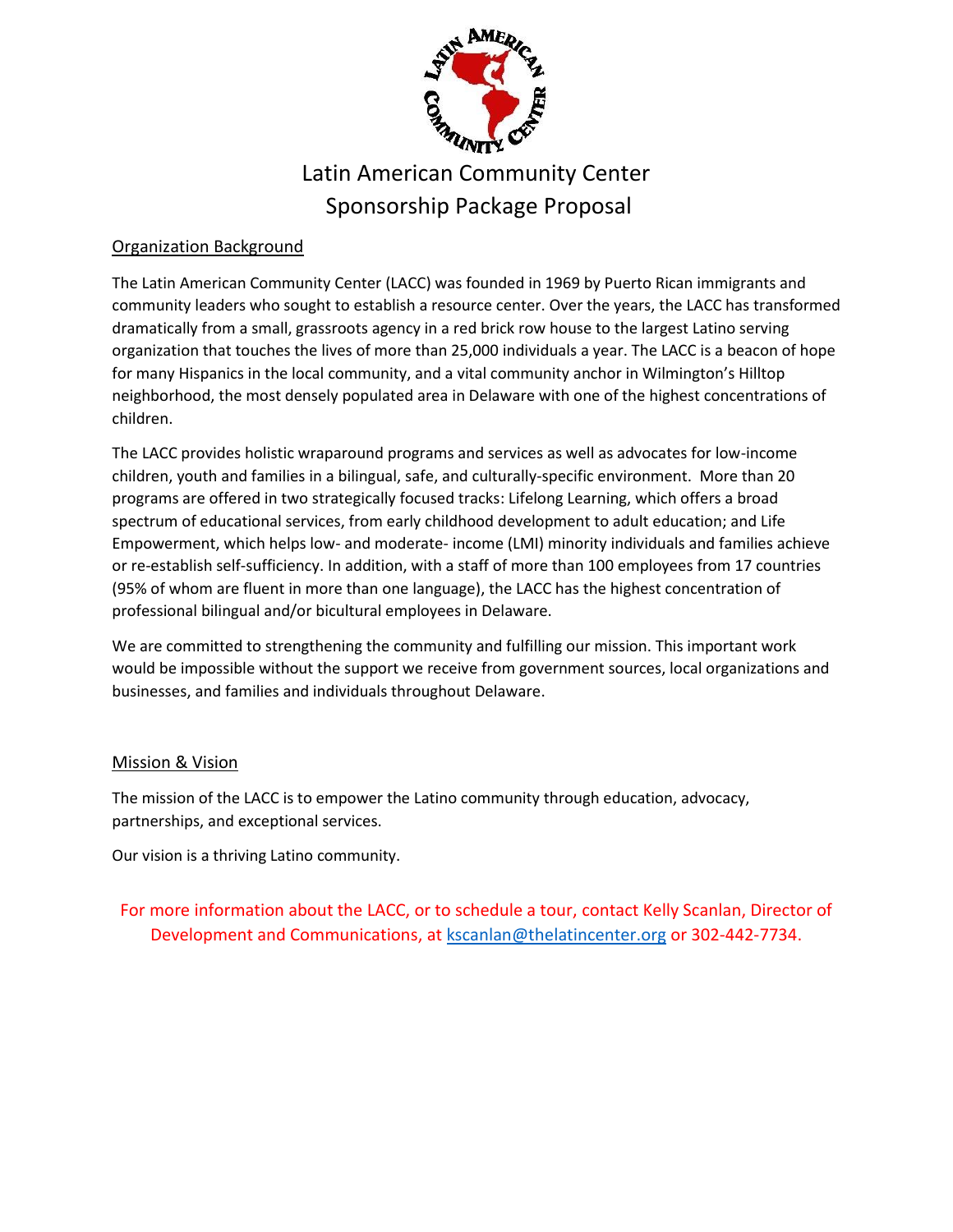

## **Fiesta Latina**

Friday, September 9, 2022, 11am – 2pm 403 North Harrison Street Wilmington, DE 19805

This year the LACC is kicking off Hispanic Heritage month with a Fiesta Latina! Community members, local organizations, and government officials are invited to the LACC to celebrate Hispanic culture at this outdoor event. We will be blocking off the streets, and filling them with music and great food. Delaware political leaders will be invited to give speeches and proclaim Hispanic Heritage Month. LACC staff will also be at the event and will be able to share program information with the community. Funds raised during this event will be used towards the construction of a Youth Playground at the corner of 4<sup>th</sup> and Harrison Streets. This event will be the agency's primary fundraiser for 2022 and will take the place of the Annual Grand Ball and Open House.

| <b>Sponsorship Level</b>                                                           | <b>Bronze</b> | <b>Silver</b> | Gold    |
|------------------------------------------------------------------------------------|---------------|---------------|---------|
|                                                                                    | \$1,000       | \$3,000       | \$5,000 |
| Corporate highlight in LACC Newsletter                                             |               |               |         |
| Full Page Ad in Program Book                                                       |               |               | ٦J      |
| Half Page Ad in Program Book                                                       |               | V             |         |
| Corporate Logo on LACC Website                                                     |               |               |         |
| Display of partnership video on LACC Event page                                    |               |               |         |
| Table at event to distribute corporate materials and speak<br>with event attendees |               | V             |         |
| Corporate materials can be placed at LACC outreach table                           | N             |               |         |
| Recognition Onstage at Event                                                       |               | V             |         |
| Display of Corporate Logo on the event webpage, and in<br>the program book         |               | Ν             |         |
| Recognition in Social Media Marketing                                              | M             |               |         |
| <b>Custom Volunteer Opportunities for Employees</b>                                |               |               |         |